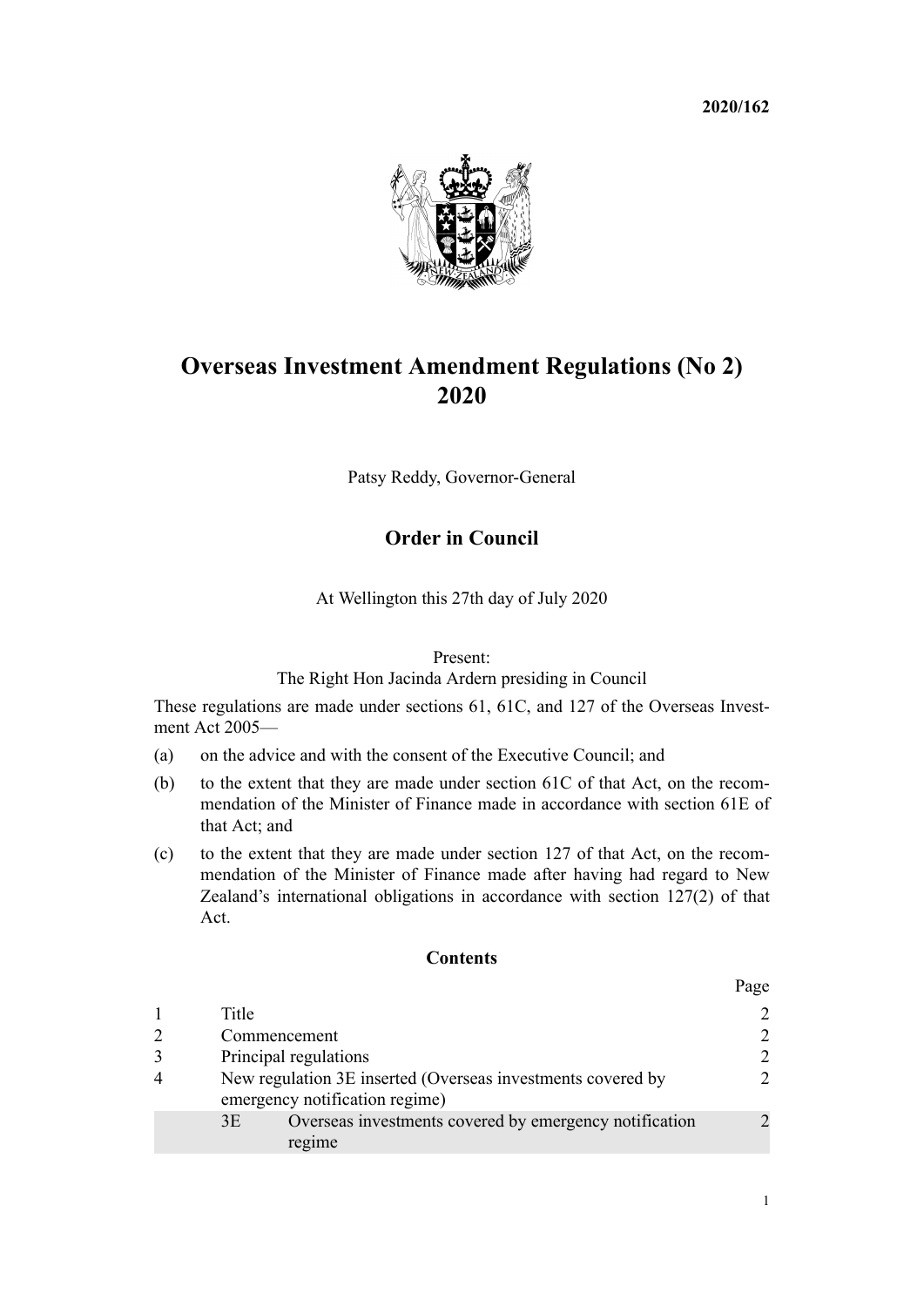<span id="page-1-0"></span>

| r <sub>1</sub> | <b>Overseas Investment Amendment Regulations (No 2)</b><br>2020                                   | 2020/162       |
|----------------|---------------------------------------------------------------------------------------------------|----------------|
|                |                                                                                                   |                |
| 5              | Regulation 34 amended (When fees and charges are payable)                                         | $\overline{2}$ |
| 6              | Regulation 38 replaced (Exemptions for shareholding creep)                                        |                |
|                | Exemptions for shareholding creep by consent holder<br>38                                         | 3              |
|                | Exemptions for shareholding creep by persons other than<br>38A<br>consent holder                  |                |
|                | Regulation 42 amended (Exemption for portfolios or bundles of<br>permitted security arrangements) |                |
| 8              | New regulation 63 inserted (Further exemption for retirement<br>schemes)                          | 7              |
|                | Further exemption for retirement schemes<br>63                                                    |                |
| 9              | Schedule 1AA amended                                                                              |                |
|                | Schedule 2 amended                                                                                | 9              |

## **Regulations**

#### **1 Title**

These regulations are the Overseas Investment Amendment Regulations (No 2) 2020.

#### **2 Commencement**

These regulations come into force on 28 July 2020.

#### **3 Principal regulations**

These regulations amend the [Overseas Investment Regulations 2005](http://legislation.govt.nz/pdflink.aspx?id=DLM341365) (the **principal regulations**).

## **4 New regulation 3E inserted (Overseas investments covered by emergency notification regime)**

After [regulation 3D,](http://legislation.govt.nz/pdflink.aspx?id=LMS357397) insert:

#### **3E Overseas investments covered by emergency notification regime**

- (1) This regulation is made under section  $127(1)(d)(iii)$  of the Act for the purposes of section 82(2) of the Act.
- (2) An overseas investment is not an overseas investment covered by the emergency notification regime if it is the acquisition by an overseas person, or an associate of an overseas person, of rights or interests in securities of an entity (**A**) as a result of the initial issue of those securities on the creation of A.

## **5 Regulation 34 amended (When fees and charges are payable)**

After [regulation 34\(1\),](http://legislation.govt.nz/pdflink.aspx?id=DLM341939) insert:

(1A) However, a fee or charge in Part 6A of Schedule 2 is payable,—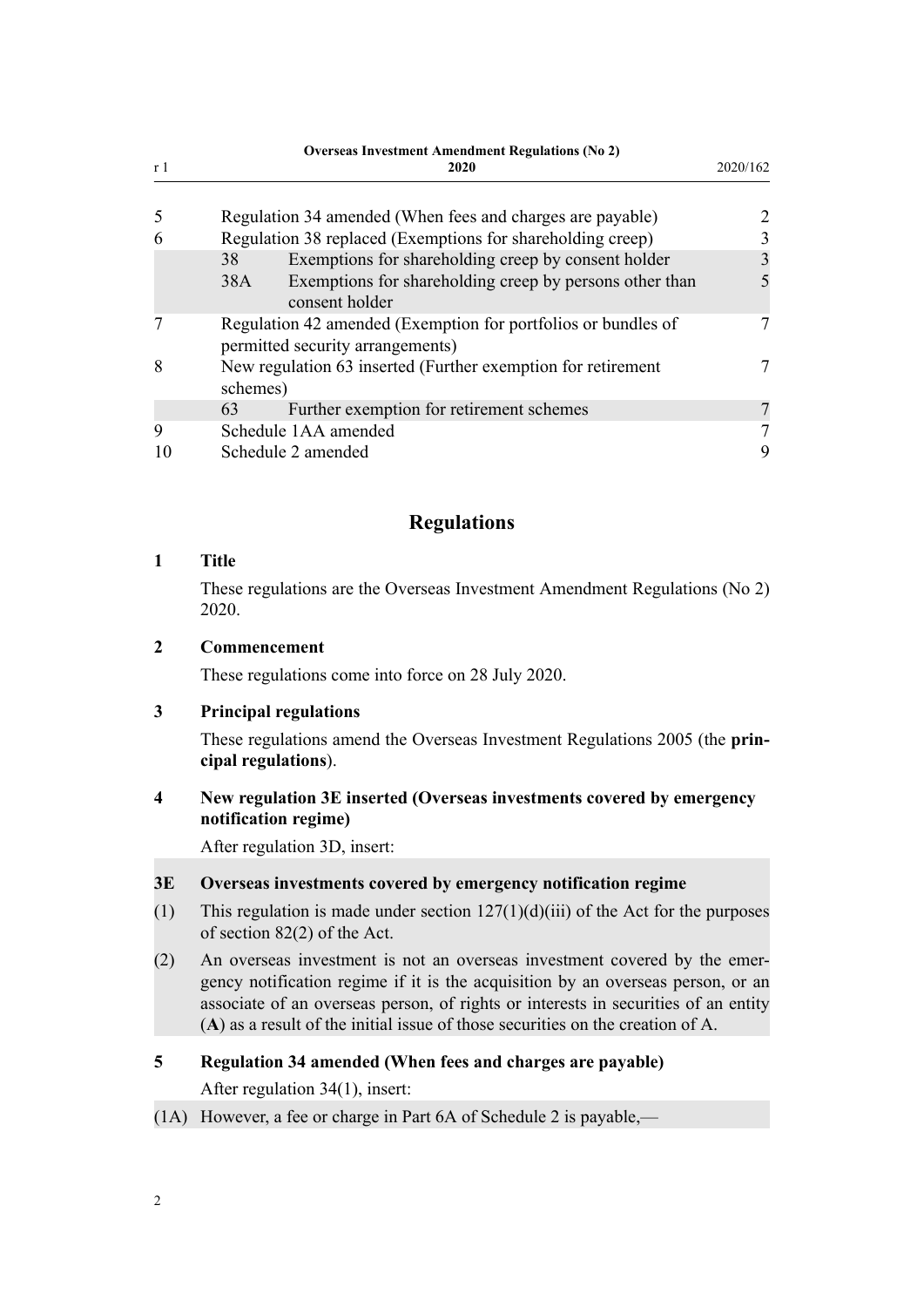- <span id="page-2-0"></span>(a) if the transaction is identified as a transaction of national interest by the applicant in the application, on the making of the application; or
- (b) if the Minister notifies the applicant under section 20A(2) or 20B(1) of the Act,—
	- (i) on the issue of an invoice by or on behalf of the regulator; and
	- (ii) within the time frame specified in the invoice.

**6 Regulation 38 replaced (Exemptions for shareholding creep)**

Replace [regulation 38](http://legislation.govt.nz/pdflink.aspx?id=LMS109658) with:

## **38 Exemptions for shareholding creep by consent holder**

(1) This regulation applies if the relevant Minister or Ministers have previously granted consent to an overseas person (**A**) (**A's consent**) for the acquisition of securities or rights or interests in securities of another person (**B**) (the **initial consented securities**).

*Exemption 1*

- (2) The requirement for consent does not apply to the extent that giving effect to a transaction has the effect of an acquisition by A of securities or rights or interests in securities of B (the **further securities**) if—
	- (a) the further securities and the initial consented securities are securities of the same class; and
	- (b) the further securities are acquired by A in 1 or more transactions, all of which are completed within 5 years of the date of A's consent; and
	- (c) the following equation is true:

$$
t < (c \times 1.05) - q
$$

where—

- t is the number of initial consented securities plus the number of further securities held by A
- c is the number of securities that are initial consented securities
- q is the number of securities of that class that—
	- (a) are held by A and its associates, immediately after the acquisition of the further securities, that are not further securities; and
	- (b) were acquired without consent in reliance on any exemption.

## *Exemption 2*

(3) The requirement for consent does not apply to the extent that giving effect to a transaction has the effect of an acquisition by A of securities or rights or interests in securities of B (the **further securities**) if—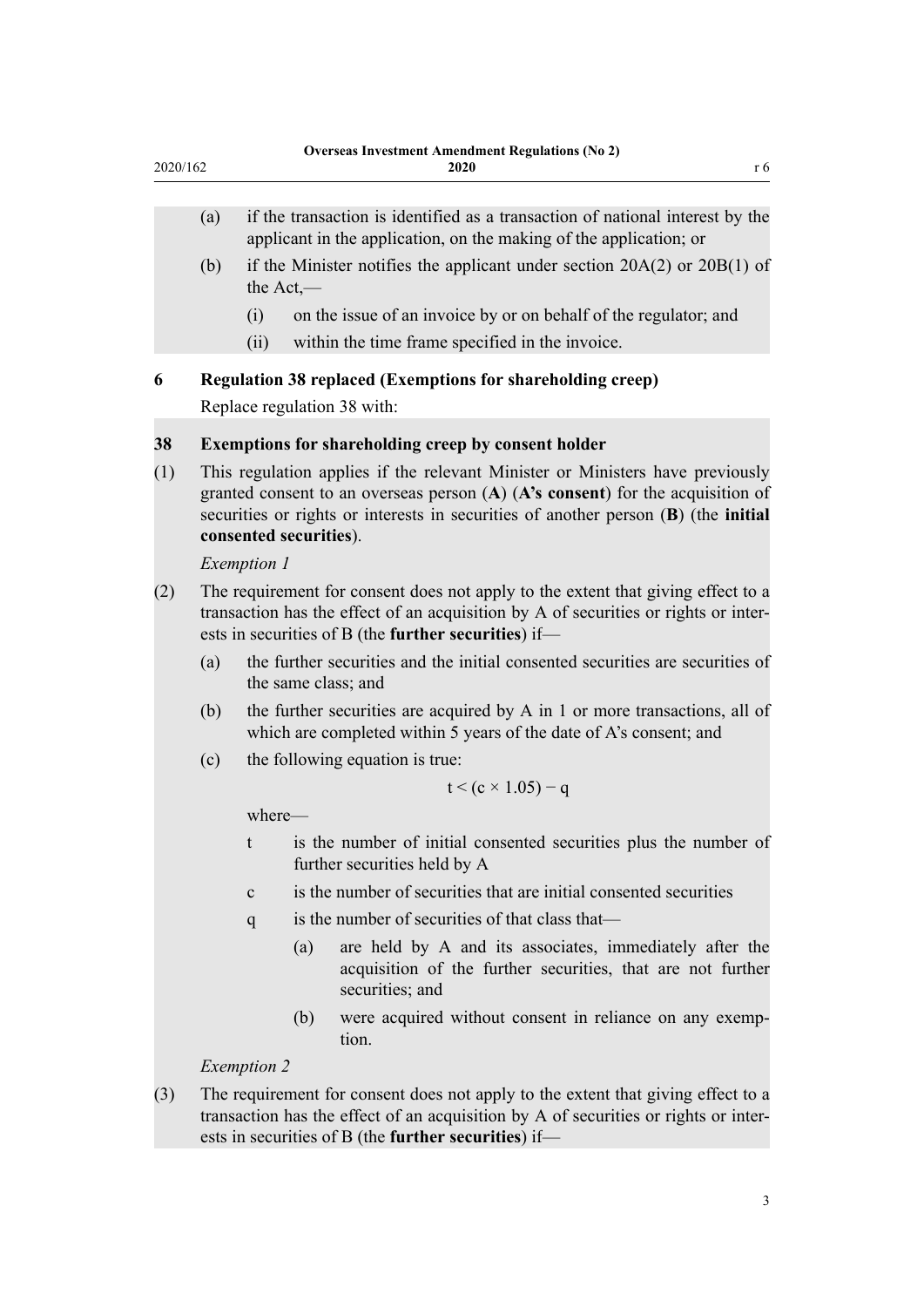| r 6                                                                                          |                                                                                                                                                                                                                                                                                                           | <b>Overseas Investment Amendment Regulations (No 2)</b><br>2020<br>2020/162                                                                                                                                                                                                                                                                                                                                                                                                                                     |  |  |
|----------------------------------------------------------------------------------------------|-----------------------------------------------------------------------------------------------------------------------------------------------------------------------------------------------------------------------------------------------------------------------------------------------------------|-----------------------------------------------------------------------------------------------------------------------------------------------------------------------------------------------------------------------------------------------------------------------------------------------------------------------------------------------------------------------------------------------------------------------------------------------------------------------------------------------------------------|--|--|
|                                                                                              | (a)                                                                                                                                                                                                                                                                                                       | the further securities and the initial consented securities are securities of<br>the same class (class Z securities); and                                                                                                                                                                                                                                                                                                                                                                                       |  |  |
|                                                                                              | (b)                                                                                                                                                                                                                                                                                                       | the further securities are acquired by A in 1 or more transactions; and                                                                                                                                                                                                                                                                                                                                                                                                                                         |  |  |
|                                                                                              | (c)                                                                                                                                                                                                                                                                                                       | on completion of each acquisition of further securities, both of the fol-<br>lowing are true:                                                                                                                                                                                                                                                                                                                                                                                                                   |  |  |
|                                                                                              |                                                                                                                                                                                                                                                                                                           | (i)<br>the resulting percentage of class Z securities that A or an associate<br>of A (either alone or together with its associates) holds or con-<br>trols, or has consent to hold or control, (directly or indirectly)<br>does not exceed by more than 10 percentage points the percentage<br>of class Z securities that A or an associate of A (either alone or<br>together with its associates) held or controlled, or had consent to<br>hold or control, (directly or indirectly) at the relevant time; and |  |  |
|                                                                                              |                                                                                                                                                                                                                                                                                                           | the level of control in B is less than the control limit.<br>(ii)                                                                                                                                                                                                                                                                                                                                                                                                                                               |  |  |
|                                                                                              | <b>Example</b>                                                                                                                                                                                                                                                                                            |                                                                                                                                                                                                                                                                                                                                                                                                                                                                                                                 |  |  |
| A has consent to acquire 60% of company B's class Z shares. There are 100 class<br>Z shares. |                                                                                                                                                                                                                                                                                                           |                                                                                                                                                                                                                                                                                                                                                                                                                                                                                                                 |  |  |
|                                                                                              |                                                                                                                                                                                                                                                                                                           | A wants to acquire 20 further shares. A cannot do so under this exemption.                                                                                                                                                                                                                                                                                                                                                                                                                                      |  |  |
|                                                                                              |                                                                                                                                                                                                                                                                                                           | Under subclause (2), A would be able to acquire 2 further class Z shares (that is,<br>less than 5% of 60).                                                                                                                                                                                                                                                                                                                                                                                                      |  |  |
|                                                                                              | Under subclause (3), A may be able to acquire up to 10 further shares (that is,<br>60% plus 10 percentage points for a total of 70%). However, the number of shares<br>A could acquire may be limited because A's level of control in B, after the acquisi-<br>tion, must be less than A's control limit. |                                                                                                                                                                                                                                                                                                                                                                                                                                                                                                                 |  |  |
|                                                                                              |                                                                                                                                                                                                                                                                                                           | Interpretation                                                                                                                                                                                                                                                                                                                                                                                                                                                                                                  |  |  |
| (4)                                                                                          |                                                                                                                                                                                                                                                                                                           | In this regulation, unless the context otherwise requires,—                                                                                                                                                                                                                                                                                                                                                                                                                                                     |  |  |
|                                                                                              |                                                                                                                                                                                                                                                                                                           | <b>control limit</b> is defined in relation to the level of control in B as follows:                                                                                                                                                                                                                                                                                                                                                                                                                            |  |  |
|                                                                                              | (a)                                                                                                                                                                                                                                                                                                       | if the level of control in B at the relevant time amounted to $25\%$ or less,<br>the control limit is $25\%$ :                                                                                                                                                                                                                                                                                                                                                                                                  |  |  |
|                                                                                              | (b)                                                                                                                                                                                                                                                                                                       | if the level of control in B at the relevant time amounted to more than<br>25%, but less than 50%, the control limit is $50\%$ :                                                                                                                                                                                                                                                                                                                                                                                |  |  |
|                                                                                              | (c)                                                                                                                                                                                                                                                                                                       | if the level of control in B at the relevant time amounted to 50% or more,<br>but less than $75\%$ , the control limit is $75\%$ .                                                                                                                                                                                                                                                                                                                                                                              |  |  |
|                                                                                              | (d)                                                                                                                                                                                                                                                                                                       | if the level of control in B at the relevant time amounted to 75% or more,<br>the control limit is $100\%$                                                                                                                                                                                                                                                                                                                                                                                                      |  |  |
|                                                                                              |                                                                                                                                                                                                                                                                                                           | hold includes to have a beneficial entitlement to or a beneficial interest in                                                                                                                                                                                                                                                                                                                                                                                                                                   |  |  |
|                                                                                              |                                                                                                                                                                                                                                                                                                           | <b>level of control in B</b> , expressed as a percentage, is the higher of the following:                                                                                                                                                                                                                                                                                                                                                                                                                       |  |  |
|                                                                                              | (a)                                                                                                                                                                                                                                                                                                       | the proportion of the governing body of B of which A and its associates<br>(either alone or together with their associates) have power to control the<br>composition:                                                                                                                                                                                                                                                                                                                                           |  |  |

4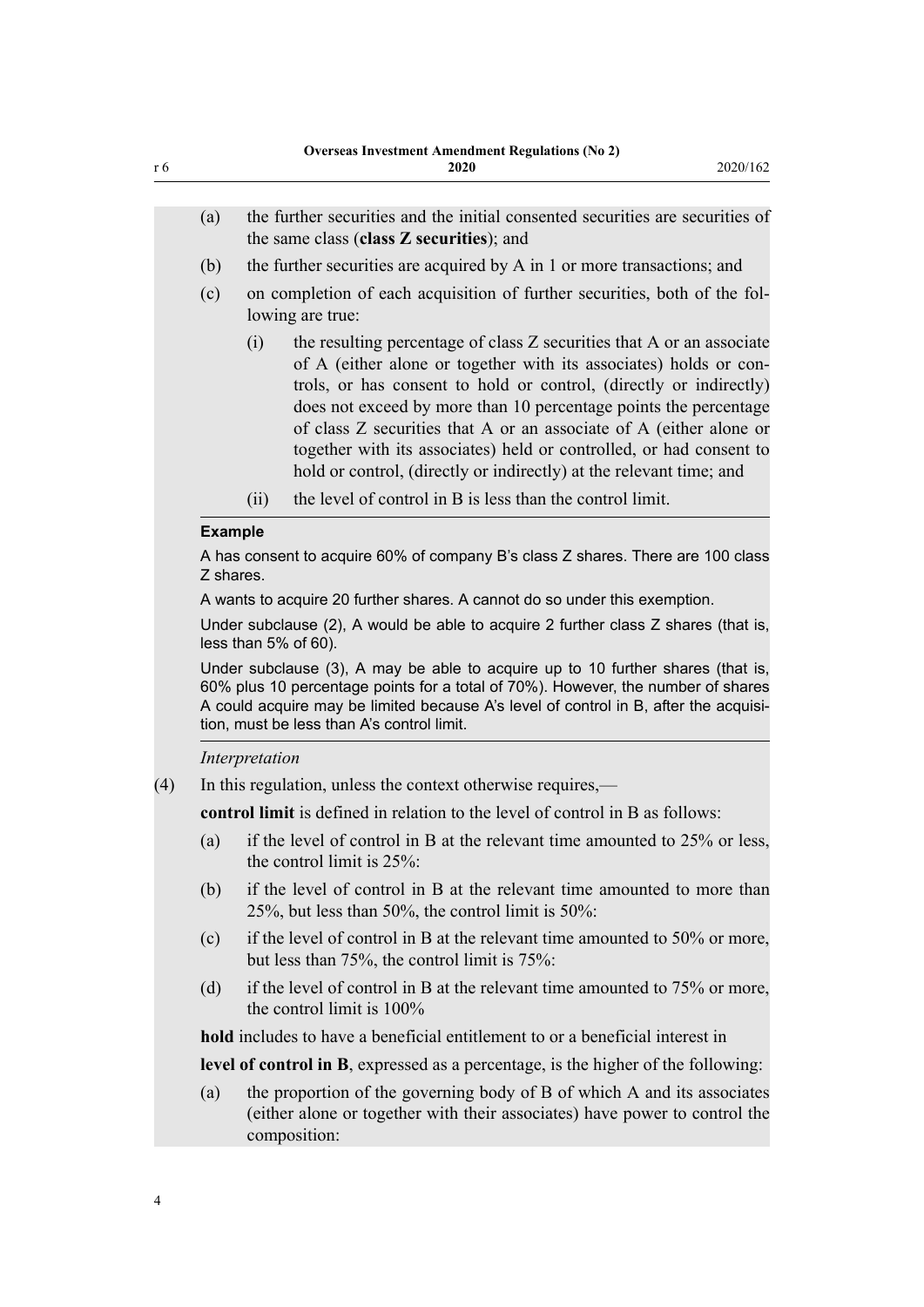<span id="page-4-0"></span>(b) the proportion of the voting power at a meeting of B that A and its associates have the right to exercise, or of which A and its associates have the right to control the exercise, (either alone or together with their associates)

**relevant time** means immediately after A's consent was granted

**securities of the same class** means securities that have attached to them identical rights, privileges, limitations, and conditions.

*Conditions*

(5) If A relies on an exemption in this regulation, the conditions of A's consent continue in effect as conditions of the consent as if the further securities were covered by the consent.

### **38A Exemptions for shareholding creep by persons other than consent holder**

- (1) Subclause (3) applies to a person (**E**) if—
	- (a) E has (either alone or together with its associates) an existing more than 25% ownership or control interest in another person (**P**) (the **existing interest**); and
	- (b) the relevant Minister or Ministers have not previously granted consent to E for the acquisition of securities or rights or interests in securities of P.
- (2) However, subclause (3) does not apply if any of the existing interest in P was acquired in contravention of the Act.
- (3) The requirement for consent under section  $12(b)(ii)$  or  $13(1)(a)$  of the Act or section 57D of the Fisheries Act 1996 in respect of an increase in the existing interest does not apply to the extent that giving effect to a transaction has the effect of an acquisition by E of securities or rights or interests in securities of P (the **further securities**) if—
	- (a) the further securities are securities of the same class as any of the securities that form part of the existing interest; and
	- (b) on completion of each acquisition of further securities, both of the following are true:
		- (i) the resulting percentage of securities of P of any class that E or an associate of E (either alone or together with its associates) holds or controls (directly or indirectly) does not exceed by more than 10 percentage points the percentage of securities of that class that were held or controlled (directly or indirectly) by E or an associate of E (either alone or together with its associates) at the relevant time; and
		- (ii) the level of control in P is less than the control limit.
- (4) In this regulation, unless the context otherwise requires,—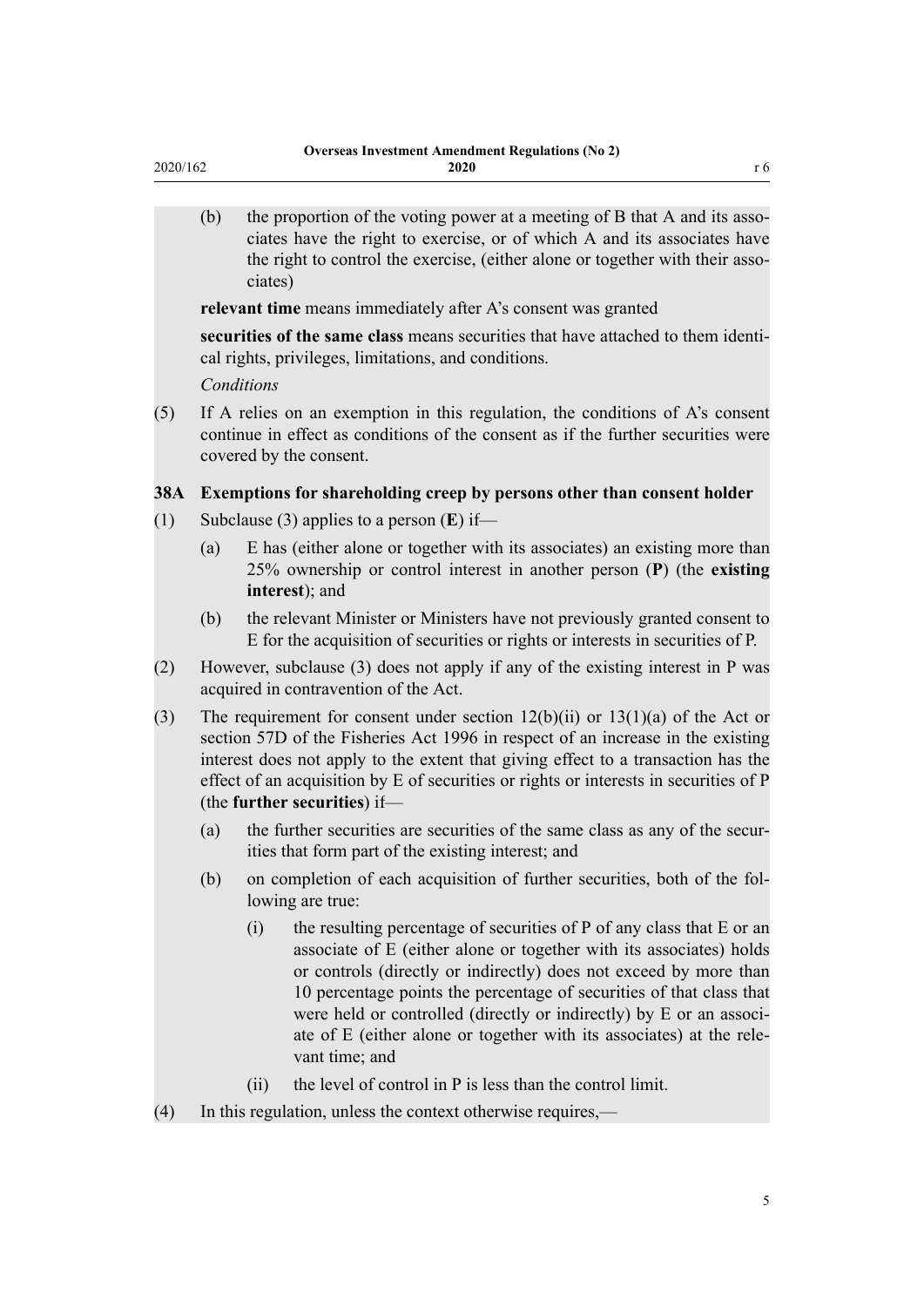**control limit** is defined in relation to the level of control in P as follows:

- (a) if the level of control in P at the relevant time amounted to 25% or less, the control limit is 25%:
- (b) if the level of control in P at the relevant time amounted to more than 25%, but less than 50%, the control limit is 50%:
- (c) if the level of control in P at the relevant time amounted to  $50\%$  or more, but less than 75%, the control limit is 75%:
- (d) if the level of control in P at the relevant time amounted to 75% or more, the control limit is 100%

**level of control in P**, expressed as a percentage, is the higher of the following:

- (a) the proportion of the governing body of P of which E and its associates (either alone or together with their associates) have power to control the composition:
- (b) the proportion of the voting power at a meeting of P that E and its associates have the right to exercise, or of which E and its associates have the right to control the exercise, (either alone or together with their associates)

**relevant time** means,—

- (a) if the relevant Minister or Ministers have previously granted 1 or more consents for the acquisition by an associate of E of securities or rights or interests in securities of P, immediately after the grant of the most recent of those consents:
- (b) in any other case, immediately before E or any associate of E first relies on this regulation to acquire securities of P.
- (5) Other terms have the same meaning as in regulation 38(4).
- (6) This regulation will be revoked on the 42nd day after the date on which the Overseas Investment Amendment Act (No 3) 2020 receives the Royal assent (*see* section 61(3) of the Act).

#### **Example**

E has owned and controlled 30% of A and 30% of P since 2017. E, A, and P are all overseas persons.

B is a New Zealand company that owns residential land. A obtained consent to acquire 30% of B. P acquired 30% of B in 2017 before its residential land assets became sensitive.

A and P are associates. For the purposes of the exemption in this regulation, the level of control in B held by A and P is aggregated, in this case to 60%, giving a control limit of 75%.

If A has used the exemption in regulation 38 to acquire the maximum shares in B permitted under that exemption, P cannot use the exemption in this regulation to acquire further shares in B. Otherwise, P may be able to use the exemption in this regulation to acquire further shares in B.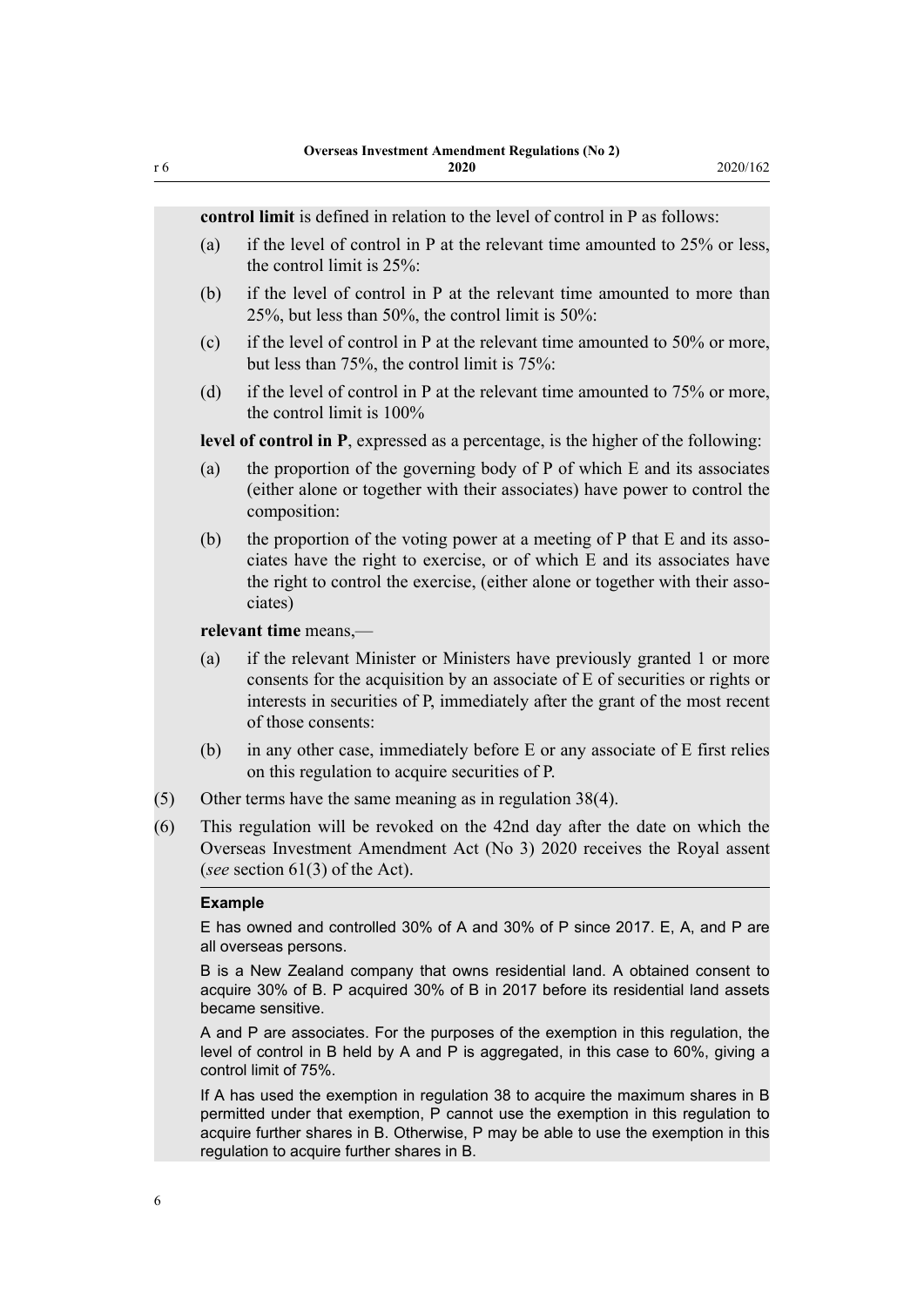<span id="page-6-0"></span>E may be able to acquire up to 10% further shares in both A and P using the exemption in this regulation (subject to the control limit in each case).

#### **7 Regulation 42 amended (Exemption for portfolios or bundles of permitted security arrangements)**

- (1) Replace the heading to [regulation 42](http://legislation.govt.nz/pdflink.aspx?id=LMS109736) with "**Further exemption for permitted security arrangements**".
- (2) In [regulation 42,](http://legislation.govt.nz/pdflink.aspx?id=LMS109736) replace "The requirement to obtain consent under section 10(1)(a) of the Act or section 57B of the Fisheries Act 1996" with "The requirement for consent".
- (3) Before [regulation 42\(a\)\(i\),](http://legislation.govt.nz/pdflink.aspx?id=LMS109736) insert:

(iaaa) 1 permitted security arrangement; or

(4) In [regulation 42\(c\),](http://legislation.govt.nz/pdflink.aspx?id=LMS109736) after "sensitive land", insert "or an overseas investment in significant business assets".

# **8 New regulation 63 inserted (Further exemption for retirement schemes)** After [regulation 62](http://legislation.govt.nz/pdflink.aspx?id=DLM7097919), insert:

#### **63 Further exemption for retirement schemes**

- (1) This regulation applies to a retirement scheme (within the meaning of section 6(1) of the Financial Markets Conduct Act 2013) if—
	- (a) the investment of all of the assets of the scheme is for the benefit of members at least 75% of whom are New Zealand citizens or persons ordinarily resident in New Zealand; and
	- (b) but for this regulation, the retirement scheme would be an overseas person (for example, because its supervisor or manager (within the meaning of section 6(1) of the Financial Markets Conduct Act 2013) is an overseas person).
- (2) The retirement scheme is exempt from the definition of overseas person.

## **9 Schedule 1AA amended**

In Schedule 1AA, after [clause 6](http://legislation.govt.nz/pdflink.aspx?id=LMS358142), insert:

#### **7 Fees for transactions of national interest**

A fee or charge in Part 6A of Schedule 2 is not payable in relation to an application made before the commencement of the Overseas Investment Amendment Regulations (No 2) 2020 (even if the Minister notifies the applicant under section 20A(2) or 20B(1) of the Act after that date).

#### **8 Refund of fees in certain cases when new standing consent applies**

(1) This clause applies in relation to a transaction if—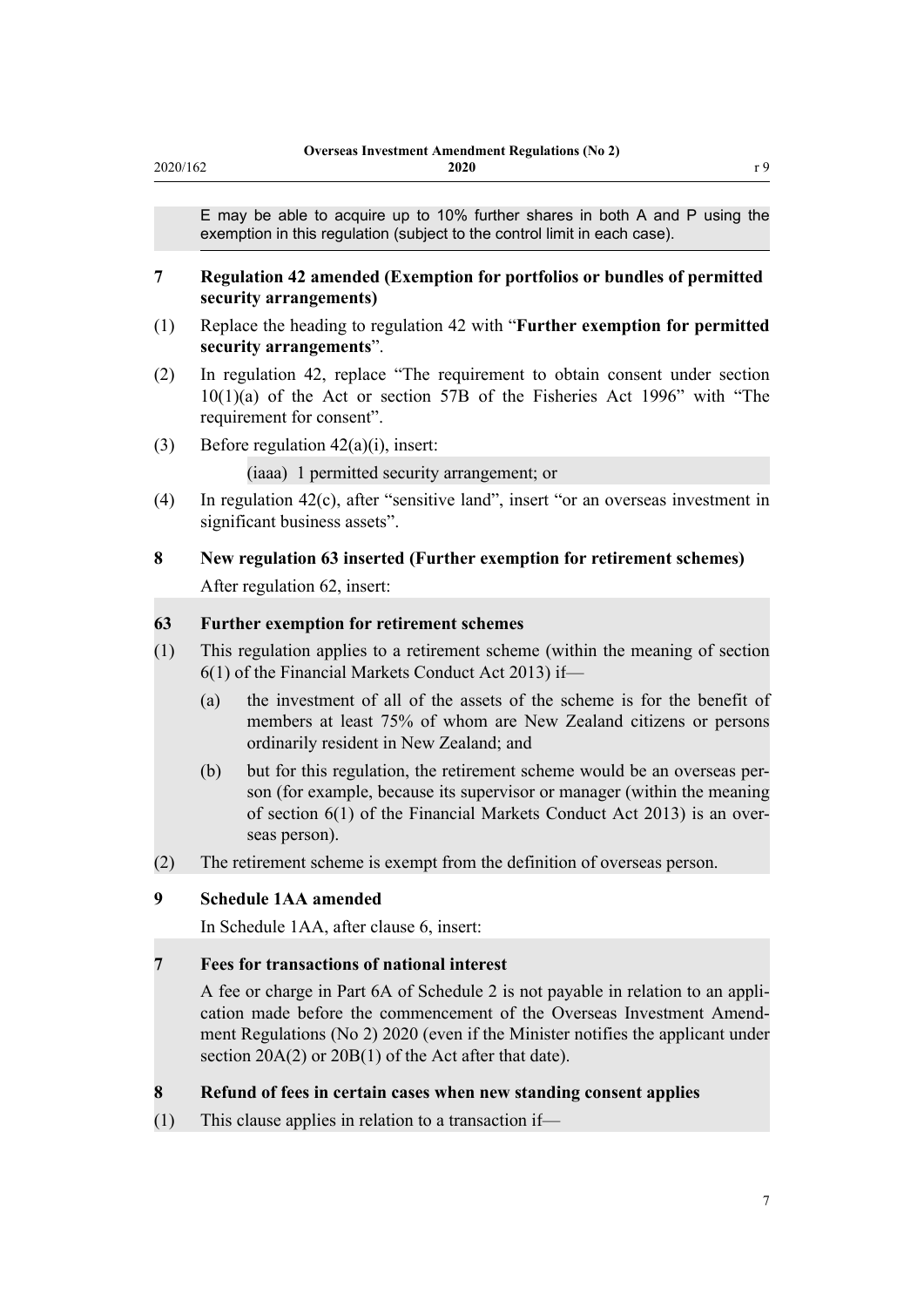- (a) the transaction involves an overseas investment in residential (but not otherwise sensitive) land; and
- (b) before commencement,—
	- (i) residential standing consent had been granted for the transaction; or
	- (ii) an application for residential standing consent for the transaction had been made and consent had not been declined; and
- (c) as at commencement, the transaction had not been given effect to; and
- (d) consent for the transaction is now granted by clause 31 of Schedule 1AA of the Act.
- (2) The regulator may refund to the consent holder or applicant all or part of the fee paid under item 11(b) of Schedule 2 for the application for the consent.
- (3) In this clause,—

**commencement** means the commencement of clause 31 of Schedule 1AA of the Act

**residential standing consent** means standing consent for a transaction under clause 2 of Schedule 4 of the Act.

#### **9 Existing transactions, applications, consents, etc**

- (1) After commencement, for the purpose of determining whether consent for a transaction is required, the new exemptions apply—
	- (a) regardless of when the transaction is entered into and when the application for consent is made; and
	- (b) even if, under clause 15 of Schedule 1AA of the Act, the old Act applies to the transaction.
- (2) However, the new exemptions do not apply if—
	- (a) the transaction was entered into, and given effect to, before commencement (even if an application for consent is made, or consent is given, after commencement); or
	- (b) consent for the transaction was given before commencement (even if it is entered into, or given effect to, after commencement).
- (3) If, before commencement, person A under regulation 38 had received consent for the acquisition by A (alone or with its associates) of 25% of a class of B's securities, the exemption in new regulations 38 and 38A (as replaced by the 2020 (No 2) Regulations) applies as if A's control limit were 50%.
- (4) In this clause,—

**2020 (No 2) Regulations** means the Overseas Investment Amendment Regulations (No 2) 2020

**commencement** means commencement of the 2020 (No 2) Regulations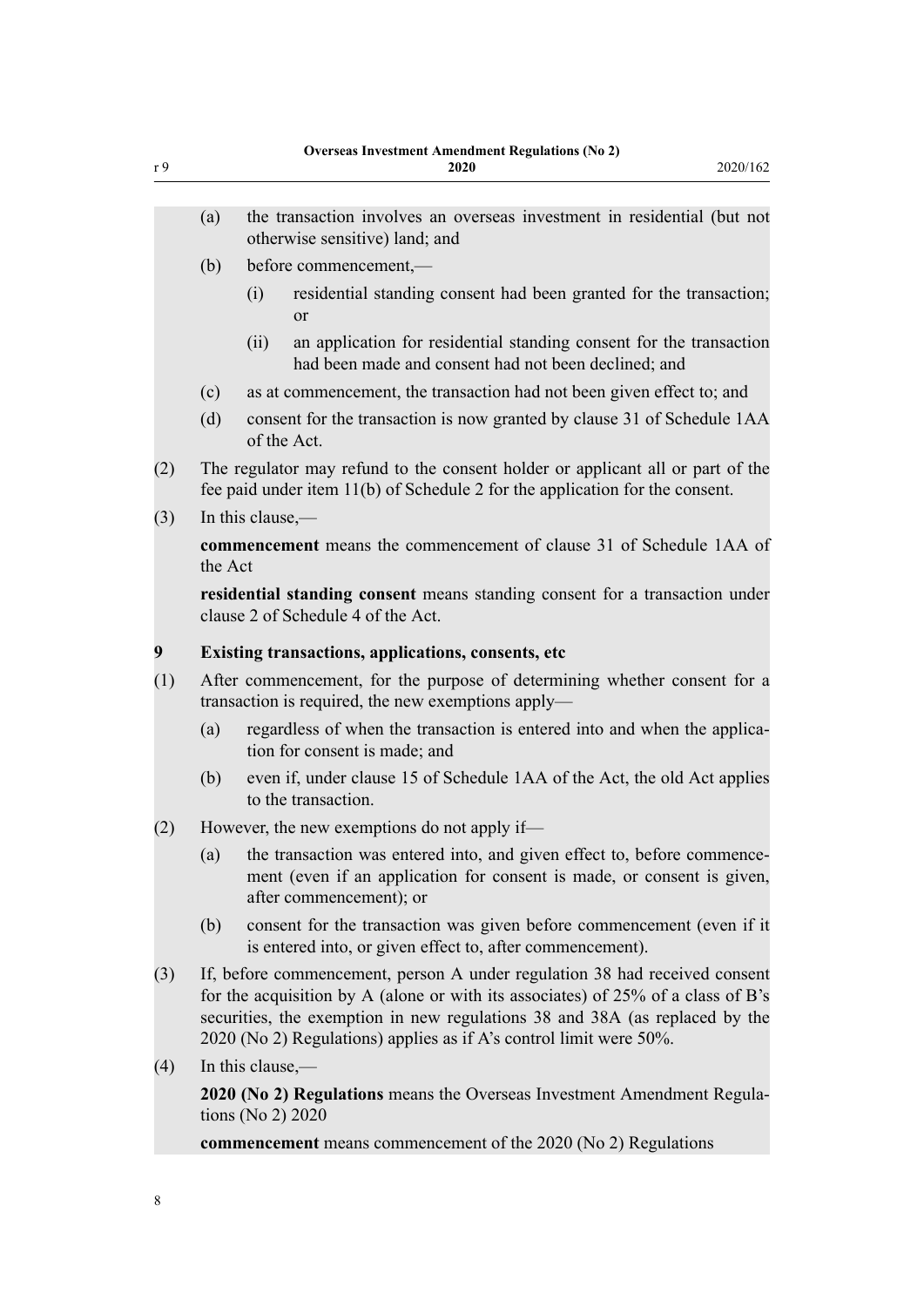#### <span id="page-8-0"></span>**new exemption** means any of the following:

- (a) the exemption in regulation 38 (as replaced by the 2020 (No 2) Regulations) for a transaction that would not have been exempt under that regulation before commencement:
- (b) the exemption in regulation 38A (as inserted by the 2020 (No 2) Regulations):
- (c) the exemption in regulation 42 (as amended by the 2020 (No 2) Regulations) for a transaction that would not have been exempt under that regulation before commencement:
- (d) the exemption in regulation 63 (as inserted by the 2020 (No 2) Regulations).

#### **10 Schedule 2 amended**

In Schedule 2, after [Part 6](http://legislation.govt.nz/pdflink.aspx?id=LMS110454), insert:

#### **Part 6A**

#### **Applications relating to transaction of national interest**

The fee in this Part applies to transactions of national interest. It is payable in addition to any fee for consent for the transaction set out in any other Part of this schedule.

| Application                                            | (S)    |
|--------------------------------------------------------|--------|
| 34A For consent for a transaction of national interest | 52,000 |

Michael Webster, Clerk of the Executive Council.

#### **Explanatory note**

*This note is not part of the regulations, but is intended to indicate their general effect.*

These regulations amend the [Overseas Investment Regulations 2005](http://legislation.govt.nz/pdflink.aspx?id=DLM341365) (the **OI Regulations**) as part of the package of measures that included the enactment of the [Overseas](http://legislation.govt.nz/pdflink.aspx?id=LMS342267) [Investment \(Urgent Measures\) Amendment Act 2020](http://legislation.govt.nz/pdflink.aspx?id=LMS342267), which amends the [Overseas](http://legislation.govt.nz/pdflink.aspx?id=DLM356880) [Investment Act 2005](http://legislation.govt.nz/pdflink.aspx?id=DLM356880) (the **OI Act**).

These regulations come into force on 28 July 2020.

*[Regulation 4](#page-1-0)* provides that certain acquisitions of securities on the creation of an entity are not overseas investments covered by the emergency notification regime. This is consistent with the exclusion of investments under section  $13(1)(b)$  of the OI Act (which relates to establishment of a business) from the emergency notification regime.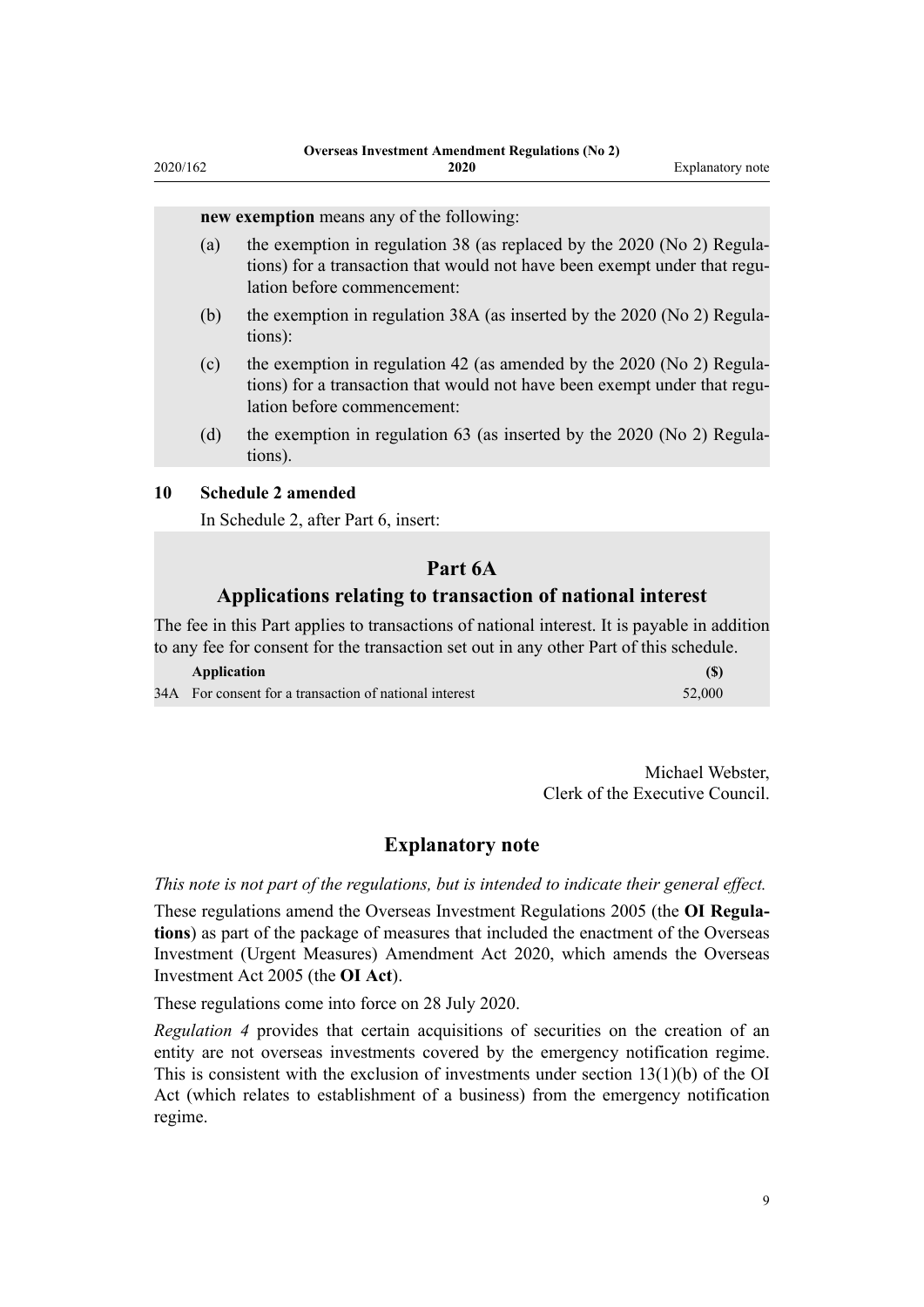*Regulations [5](#page-1-0) and [10](#page-8-0)* amend [regulation 34](http://legislation.govt.nz/pdflink.aspx?id=DLM341939) and [Schedule 2](http://legislation.govt.nz/pdflink.aspx?id=DLM341960) of the OI Regulations to impose a fee of \$52,000 for consent for a transaction of national interest. The fee is payable in addition to the fee ordinarily payable for consent for the transaction.

*Regulation [6](#page-2-0)* replaces [regulation 38](http://legislation.govt.nz/pdflink.aspx?id=LMS109658) of the OI regulations, which currently permits shareholders who have previously received consent to make certain incremental increases in their shareholdings. The main effect of the changes is follows:

- the 5-year time limit currently contained in regulation  $38(2)(b)$  is removed for persons using the second option for making incremental increases in shareholding (*see* the 2 options noted in the example):
- in that second option, if A has consent to acquire  $75\%$  or more, then A's control limit will be 100%. In other words, there are no longer separate control limits for persons who have consent to acquire 75% or more (currently their control limit is 90%) and persons who have consent to acquire 90% or more (currently, these are the only persons with a control limit of 100%):
- the interests of associates are taken into account, in determining the incremental increases that can be made under the exemption.

*Regulation [6](http://legislation.govt.nz/pdflink.aspx?id=LMS353125)* also inserts *new regulation 38A* of the OI regulations, which provides a new exemption for persons who have not previously received consent. The 2 circumstances where the new exemption will be able to be used are as follows:

- if a person (**A**) previously received consent to acquire shares in an entity (**B**) and is entitled to an exemption under [regulation 38,](http://legislation.govt.nz/pdflink.aspx?id=LMS109658) the new exemption allows incremental increases in shareholdings in entities other than B by entities within the same group as A:
- the new exemption also allows incremental increases in shareholdings that were acquired at a time when consent was not required.

In both circumstances, the new exemption in *new regulation 38A* permits incremental acquisitions of up to a further 10%, provided that the control limits are not crossed. These limits will be 50% or 75%, depending on the size of the shareholding before the increases.

The new exemption in *new regulation 38A* will be revoked on the 42nd day after the date on which the Overseas Investment Amendment Act (No 3) 2020 receives the Royal assent.

*Regulation [7](#page-6-0)* extends the current exemption in [regulation 42](http://legislation.govt.nz/pdflink.aspx?id=LMS109736) (which is for portfolios or bundles of permitted security arrangements) so that it also applies to acquisitions of significant business assets and to acquisitions of 1 permitted security arrangement.

*Regulation [8](#page-6-0)* grants a further exemption for retirement schemes, so that a scheme that is currently exempt from the requirement for consent (*see* [regulation 44\)](http://legislation.govt.nz/pdflink.aspx?id=LMS109738) is also exempt from being an overseas person (*new regulation 63*).

*Regulation [9](#page-6-0)* adds transitional provisions to [Schedule 1AA](http://legislation.govt.nz/pdflink.aspx?id=DLM6898629) of the OI Regulations. *New clause 7* makes it clear that the new fee for transactions of national interest is only payable for applications made after commencement of these regulations.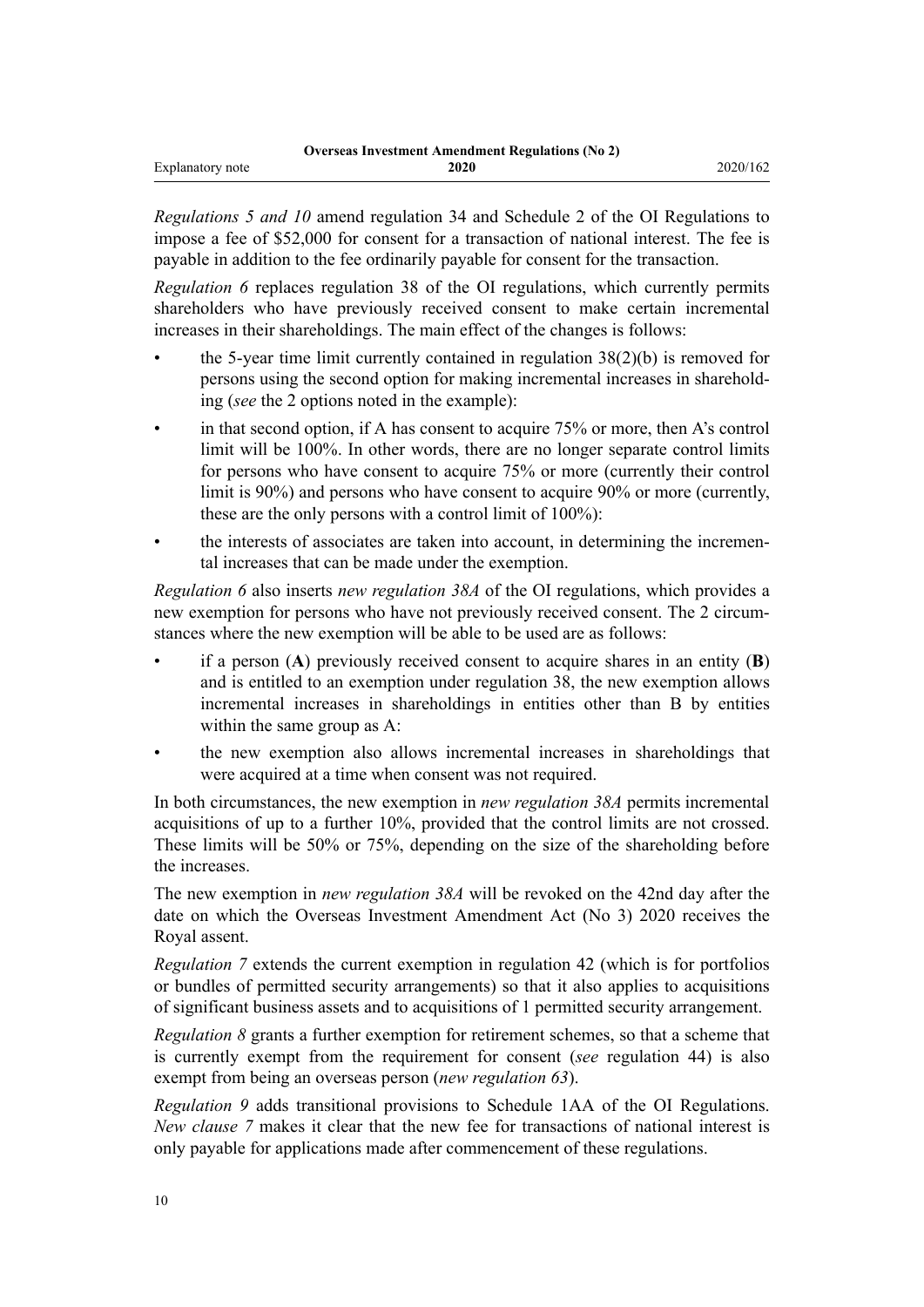|          | <b>Overseas Investment Amendment Regulations (No 2)</b> |                  |
|----------|---------------------------------------------------------|------------------|
| 2020/162 | 2020                                                    | Explanatory note |

*New clause 8* provides for a refund of fees paid by people who had previously been granted consents for certain kinds of transactions but who no longer need to rely on them because the transactions now qualify for a standing consent under the OI Act.

*New clause 9* provides that, for the purpose of determining whether consent for a transaction is required, the new exemptions created by these regulations apply to all transactions regardless of when the transaction is entered into and when the application for consent is made. The only exceptions are if consent had already been given before commencement of these regulations, or if the transaction had been given effect to before commencement of these regulations.

#### **Statement of reasons**

*The following statement of reasons is published for the purposes of section 61F(5) of the Overseas Investment Act 2005. This statement also covers exemptions made in respect of matters in section 61(1)(lc) of that Act.*

- (1) This statement sets out the Minister's reasons for recommending the new exemptions in [regulations 38](http://legislation.govt.nz/pdflink.aspx?id=LMS109658), 38A, [42,](http://legislation.govt.nz/pdflink.aspx?id=LMS109736) and 63 of the [Overseas Investment](http://legislation.govt.nz/pdflink.aspx?id=DLM341365) [Regulations 2005](http://legislation.govt.nz/pdflink.aspx?id=DLM341365), and why the Minister considers each exemption to be necessary, appropriate or desirable. The Minister Responsible for the Act (the Minister of Finance) formally delegated authority to recommend the making of regulations under the Act to the Associate Minister of Finance (Hon Parker).
- (2) Under [section 61E](http://legislation.govt.nz/pdflink.aspx?id=LMS112020) of the Act, the Minister may recommend exemptions under [sections 61C](http://legislation.govt.nz/pdflink.aspx?id=LMS112018) and [61D](http://legislation.govt.nz/pdflink.aspx?id=LMS112019) only if the Minister considers:
	- that there are circumstances that mean that it is necessary, appropriate, or desirable to provide an exemption for any of the matters referred to in [section 61B\(a\) to \(c\)](http://legislation.govt.nz/pdflink.aspx?id=LMS111955) of the Act; and
	- that the extent of the exemption is not broader than is reasonably necessary to address those circumstances.
- (3) When considering whether to recommend that an exemption be made, the Minister must have regard to the purpose of the Act, which acknowledges that it is a privilege for overseas persons to own or control sensitive New Zealand assets. It is therefore appropriate for overseas investments in those assets to meet consent criteria and be subject to prescribed conditions.
- (4) The Minister may also have regard to all or any of the factors set out in [section](http://legislation.govt.nz/pdflink.aspx?id=LMS112020) [61E\(2\)\(b\)](http://legislation.govt.nz/pdflink.aspx?id=LMS112020) of the Act, which includes discretion to consider any other factor that the Minister considers relevant to the circumstances.

### *Reasons for exemption for shareholder creep by consent holder (new regulation 38(2) and (3))*

(5) The following 2 exemptions are for the matter referred to in section  $61B(c)(iii)$ of the Act—allowing for exemptions for minor increases in ultimate ownership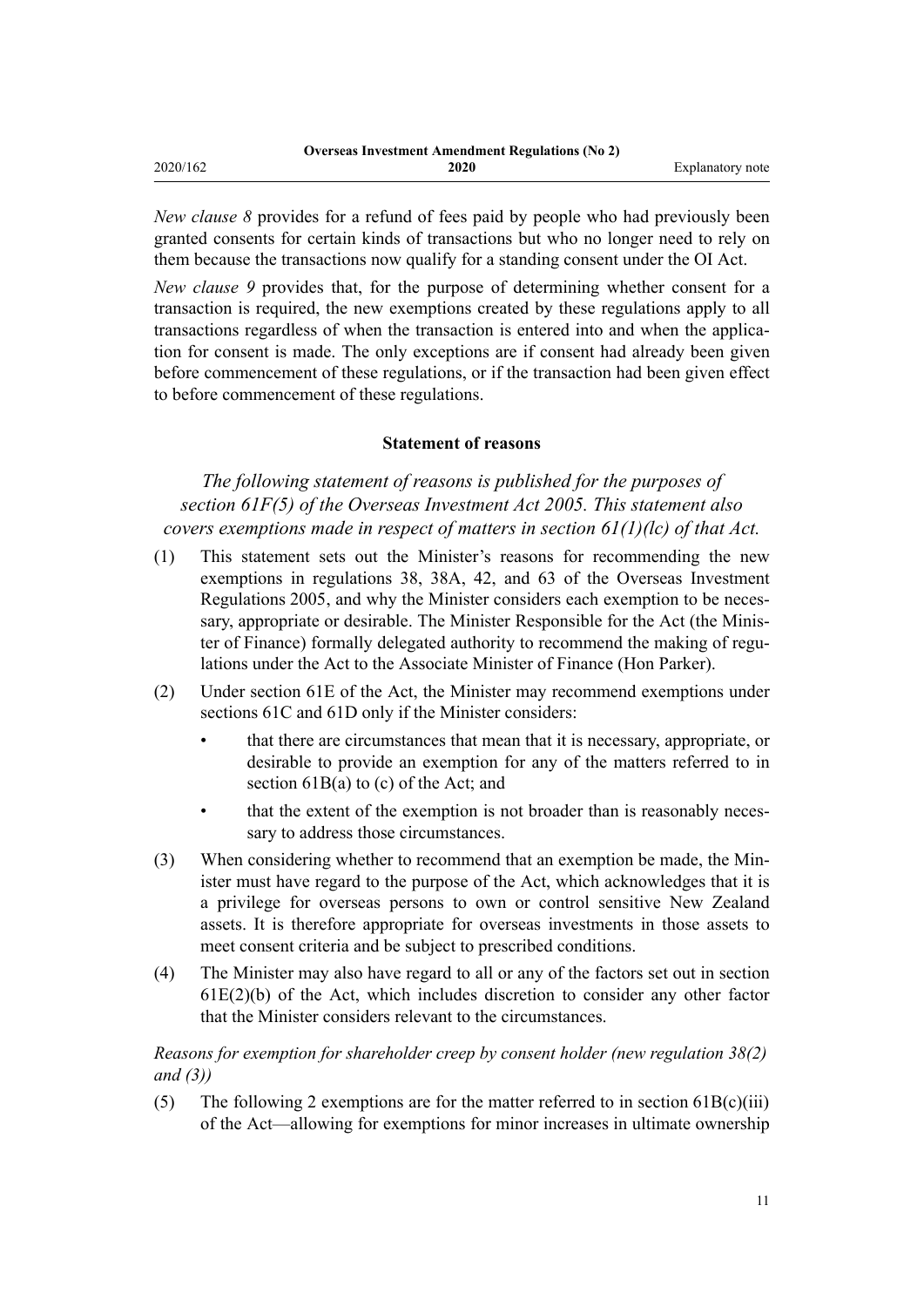and control by overseas persons, if consent has already been granted for those overseas persons to own or control sensitive New Zealand assets.

*Exemption One (new regulation 38(2))*

- (6) New regulation 38(2) allows a consent holder (**A**) to acquire, without consent, more securities than they were initially consented to hold (by number), as long as:
	- the securities are of the same class as those that A had consent to hold; and
	- the securities are acquired in 1 or more transactions, all within 5 years of A receiving consent for the initial securities acquisition; and
	- the number of securities being acquired is less than 5% of the number of securities that they were initially consented to hold.
- (7) For example, under this exemption, if A was initially consented to hold 100 securities in another entity (**B**), A would be able to acquire up to 4 additional securities in B within 5 years of receiving consent, without needing to obtain further consent.
- (8) I consider this exemption is appropriate and desirable, having regard to the Act's purpose. Requiring entities to obtain further consent in these circumstances would be inefficient, unduly costly, or unduly burdensome, particularly given the limited value in the Government screening those investments from a risk management perspective.
- (9) I also consider that the extent of the exemption is not broader than reasonably necessary to address those circumstances. The exemption is limited to increases in ownership of less than 5% (by number) of securities the investor was initially consented to hold. An increase of this size would not materially change an entity's ownership in sensitive New Zealand assets (having regard to [sec](http://legislation.govt.nz/pdflink.aspx?id=LMS112020)tions  $61E(2)(b)(i)$  and  $61E(2)(b)(ii)$  of the Act).

*Exemption Two (new regulation 38(3))*

- (10) New regulation 38(3) allows a consent holder (**A**) (alone or together with their associates) to acquire more securities in an entity (**B**) than A was initially granted consent to hold, without further consent, so long as:
	- the securities are in the same class that A was initially granted consent to hold; and
	- the acquisition of more securities in B is by less than  $10\%$  of the total securities available in that class; and
	- the securities are acquired through 1 or more transactions; and
	- the acquisition does not result in A breaching a "control limit" in B.
- (11) There is no time limit on A's ability to access this exemption.
- (12) Control limits are defined in relation to the level of control that A was previously granted consent to hold in B, prior to the relevant transaction. The con-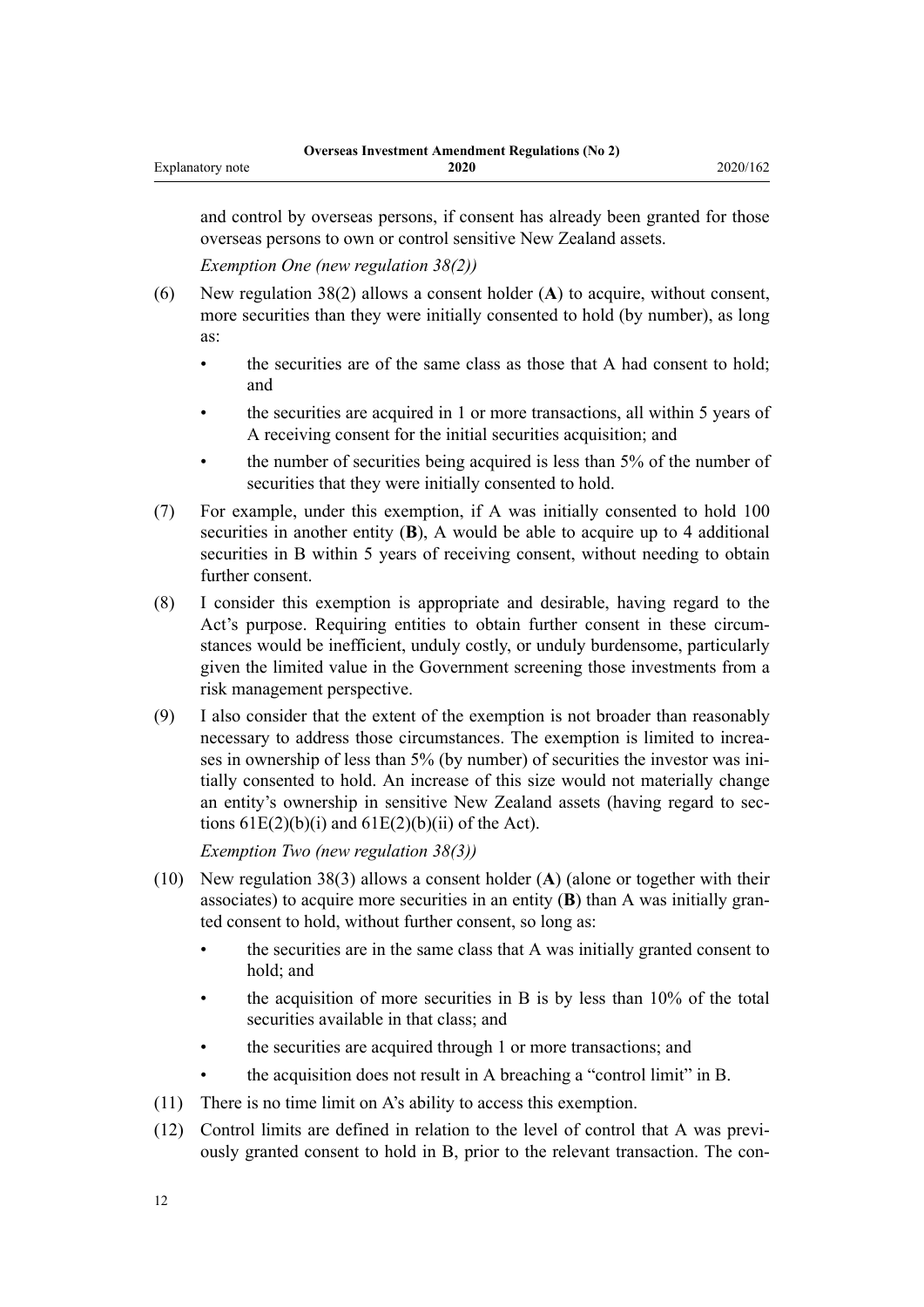trol limits are 25%, 50%, 75%, and 100% respectively. For example, if A's level of control in B prior to the relevant transaction was 35%, the relevant control limit is 50%.

- (13) This means that, under this exemption, if A had initially been consented to hold:
	- 30% of a class of securities in B: A would be able to acquire additional securities up until A held 40% of the securities in B available in that class, without obtaining consent. This is because, in this example, A can acquire up to 10% of the securities available in that class without breaching the relevant control limit; or
	- 45% of a class of securities in B: A would be able to acquire further securities up until they held just less than 50% of the securities in B available in that class, without obtaining consent. This is because, in this example, the relevant control limit is 50%.
- (14) I consider this exemption is appropriate and desirable, having regard to the Act's purpose, because increases in ownership of 10% or less of the total share of securities available do not materially change an entity's ownership or control over sensitive New Zealand assets (having regard to sections  $61E(2)(b)(i)$  and  $61E(2)(b)(ii)$  of the Act). Requiring entities to obtain consent in these circumstances would be inefficient, unduly costly, or unduly burdensome, particularly given the limited value in the Government screening those investments from a risk management perspective.
- (15) I also consider that the extent of the exemption is not broader than reasonably necessary to address those circumstances. The exemption is limited to increases in ownership of 10% or less of the total number of securities available in a class and is restricted to increases in ownership within relevant control limits. This ensures that the exemption does not allow an investor to materially increase their ownership or control over sensitive New Zealand assets (having regard to sections  $61E(2)(b)(i)$  and  $61E(2)(b)(ii)$  of the Act).

## *Reasons for exemption for shareholder creep by persons other than consent holder (new regulation 38A)*

- (16) New regulation 38A allows overseas persons or their associates, who have an interest in sensitive New Zealand assets for which they have not previously received consent, to acquire additional securities in the asset without obtaining consent, as long as:
	- the overseas person or their associates are acquiring securities of the same class that they already own. For example, an overseas person that owns ordinary shares in a company will only be able to use this exemption to either themselves acquire, or for another member of their corporate group to acquire, additional ordinary shares; and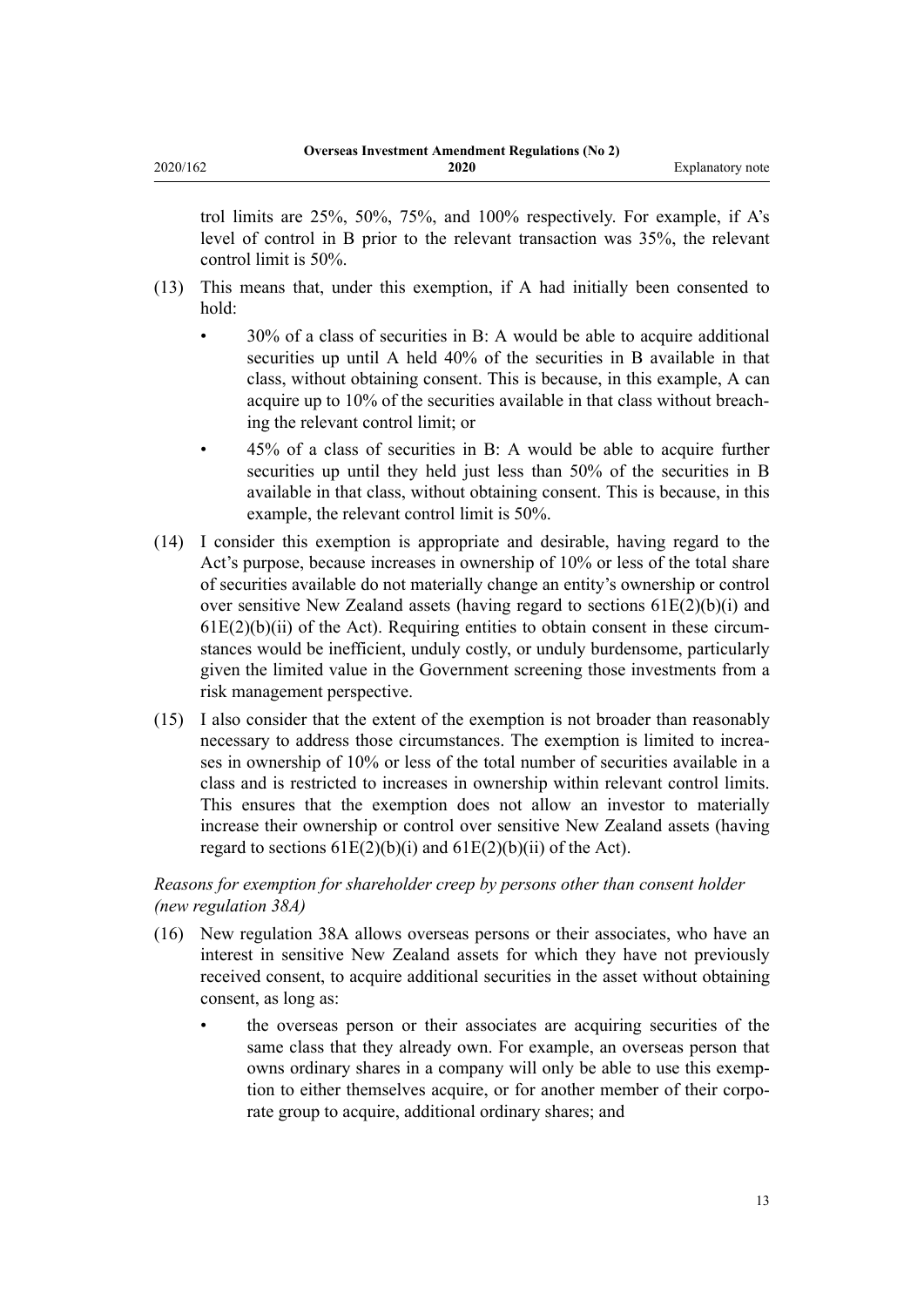|                         | <b>Overseas Investment Amendment Regulations (No 2)</b> |          |
|-------------------------|---------------------------------------------------------|----------|
| <b>Explanatory note</b> | 2020                                                    | 2020/162 |

- the transaction involves the acquisition of no more than 10% of all total securities in each relevant class by all associated investors. For example, if an overseas person already has consent to own 55% of the company's ordinary shares, an associate of the overseas person would only be able to acquire shares to the point that the entities' combined holding (that is, the holdings of the consent holder and their associate) is not more than 65% of the company's ordinary shares); and
- the transaction does not result in the overseas person's overall control interest (combined with their associates) reaching control limits of 25%, 50%, 75%, or 100%. For example, if the overseas person has consent to own 45% of the company's ordinary shares, an associate of the overseas person could only use the exemption to increase the entities' combined holding (that is, the holdings of the consent holder and their associates) of ordinary shares to less than 50% of the company's ordinary shares.
- (17) This exemption is desirable to respond to an epidemic in New Zealand because it will improve access to low-risk capital for entities holding sensitive New Zealand assets. This is particularly important in the current and forecast economic environment, where access to New Zealand equity capital is expected to be constrained. The exemption is also generally aligned with the Government's economic strategy and foreign investment policy, which welcome productive and sustainable foreign investment.
- (18) This exemption is no broader than reasonably necessary because entities are still restricted to increases of not more than 10%, and are prevented from crossing control limits. As such, the use of this exemption should not materially change an entity's degree of control over sensitive New Zealand assets.

### *Reasons for extension of exemption for portfolios or bundles of permitted security arrangements to significant business assets (regulation 42)*

- (19) This exemption is for the matter referred to in section  $61B(c)(iv)$  of the Act security arrangements that are entered into in the ordinary course of business. The term "security arrangement" is defined in [section 6](http://legislation.govt.nz/pdflink.aspx?id=LMS111977) of the Act as "an arrangement that in substance secures payment or performance of an obligation (without regard to the form of the arrangement or the identity of the person who has title to the property that is subject to the arrangement)".
- (20) The existing exemption in [regulation 42](http://legislation.govt.nz/pdflink.aspx?id=LMS109736) allows an overseas person to acquire 2 or more "permitted security arrangements", or to acquire securities in a person (**A**), to the extent of A's property under "permitted security arrangements", relating to sensitive land or fishing quota without obtaining consent. This amendment extends that exemption to include:
	- trade in a single security arrangement (to resolve ambiguity around whether the exemptions currently apply to such trades, rather than just trades involving more than one security arrangement); and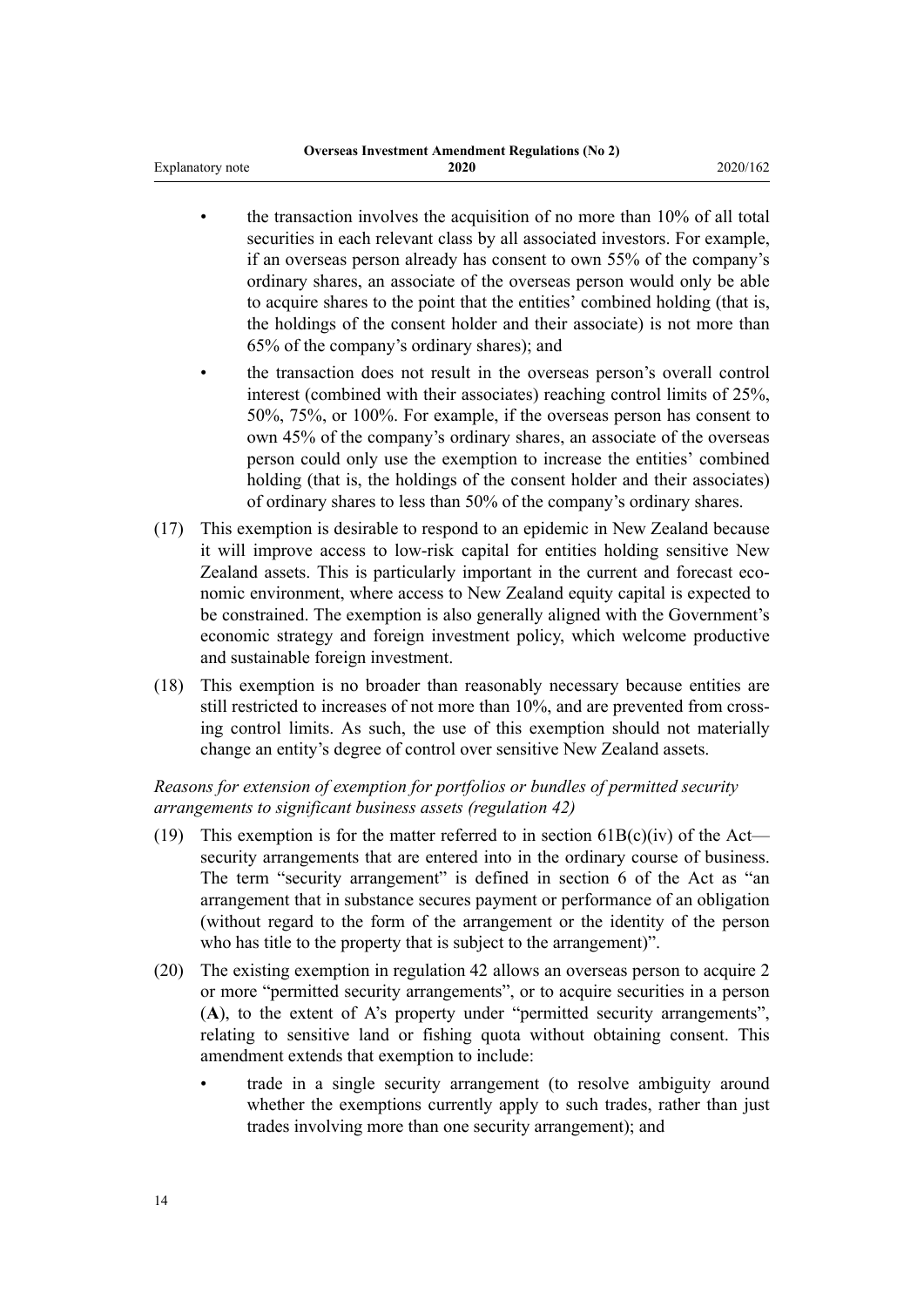| <b>Overseas Investment Amendment Regulations (No 2)</b> |  |
|---------------------------------------------------------|--|
| 2020/162<br>2020<br>Explanatory note                    |  |

- securities in "permitted security arrangements", relating to significant business assets. This means that the exemption could be used in transactions involving the acquisition of securitised assets valued at \$100 million or more.
- (21) I consider these exemptions are appropriate and desirable because, having regard to the Act's purpose, the security interest exempted does not relate to the acquisition of a tangible sensitive asset in New Zealand. An overseas person holding a permitted security arrangement (given how that term is defined in the Act) is very unlikely to change the effective ownership and control of the secured asset and, to the extent that there is any impact, this will be limited to the period of the security.
- (22) Given this, the rationale for exempting trade in multiple permitted security arrangements relating to sensitive land and fishing quota applies equally to trade in a single permitted security arrangement, and single and multiple security arrangements relating to significant business assets.
- (23) In addition, facilitating the trading of security arrangements is important to support access to finance on reasonable terms. As such, the exemption is also desirable to avoid limiting overseas persons' willingness to lend money to people acquiring significant business assets in New Zealand.
- (24) Further, I consider this exemption is not broader than reasonably necessary because it is limited to:
	- transactions entered into in good faith and in the ordinary course of business; and
	- with no intention of using the security arrangement to acquire sensitive land, significant business assets, or fishing quota without consent (instead, the interest is taken as security that secures the performance of the obligations associated with that security arrangement).
- (25) For example, under this exemption, an overseas person could not intentionally acquire security arrangements securing debts with debtors that are struggling to meet their obligations, and then enforce the security arrangements in order to acquire the secured assets. Also, where the exemption is being used to acquire securities in a person (A) that owns 1 or more "permitted security arrangements", the exemption only applies to A's permitted security arrangements and not any other sensitive New Zealand assets A may own.

#### *Reasons for further exemption for retirement schemes (new regulation 63)*

- (26) This exemption is for the matter referred to in section  $61B(c)(viii)$  of the Act persons, transactions, rights, interests, or assets that the Minister considers to be fundamentally New Zealand owned or controlled, or that have a strong connection to New Zealand.
- (27) Existing [regulation 44](http://legislation.govt.nz/pdflink.aspx?id=LMS109738) of the regulations exempts retirement schemes from consent requirements if at least 75% of participants are New Zealand citizens